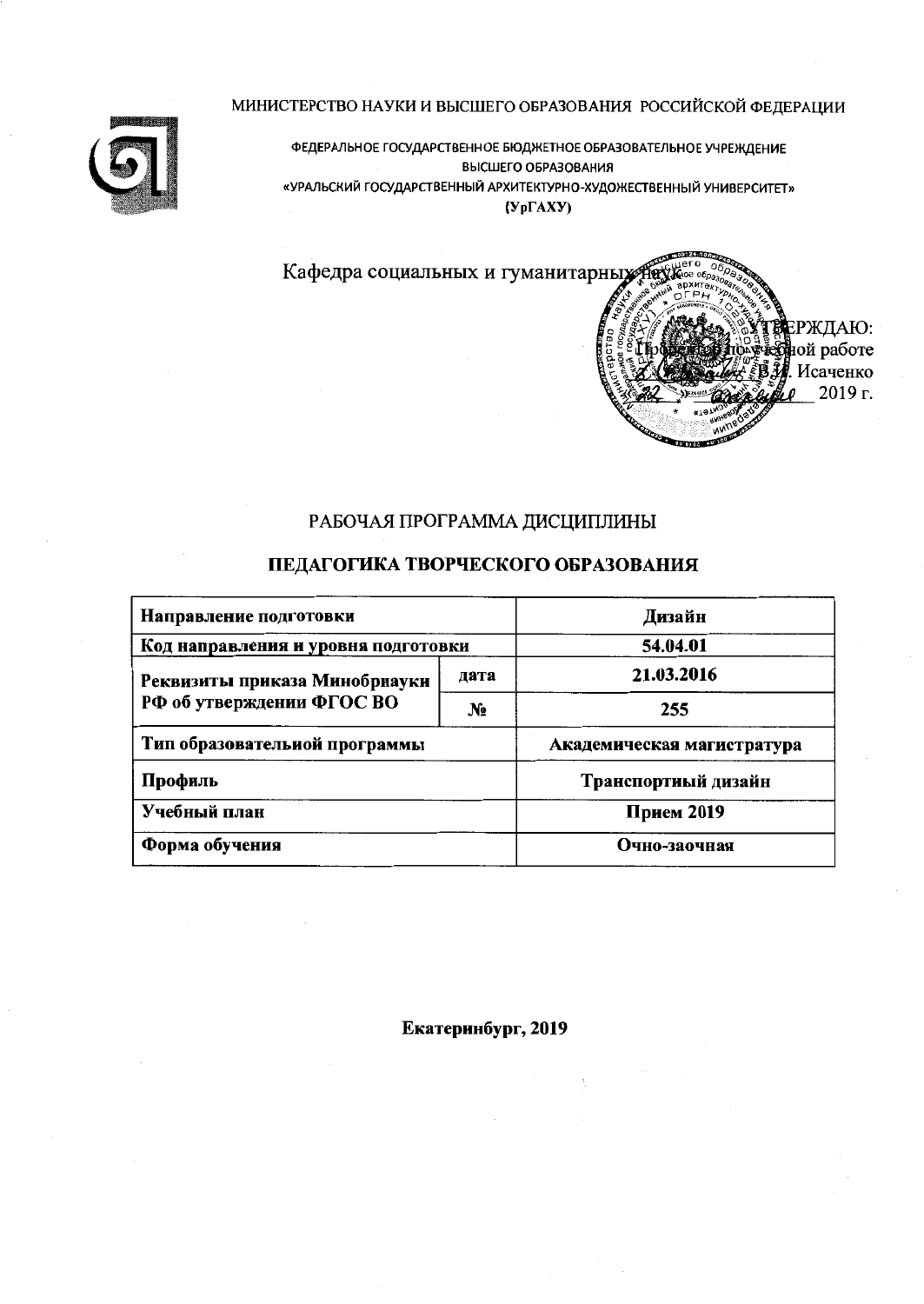#### 1. ОБЩАЯ ХАРАКТЕРИСТИКА ДИСЦИПЛИНЫ

#### ПЕДАГОГИКА ТВОРЧЕСКОГО ОБРАЗОВАНИЯ

#### 1.1. Место дисциплины в структуре образовательной программы, связи с другими дисциплинами:

Дисциплина ПЕДАГОГИКА ТВОРЧЕСКОГО ОБРАЗОВАНИЯ входит в вариативную часть образовательной программы. Дисциплина базируется на знаниях, умениях и навыках, сформированных  $\mathbf{B}$ результате освоения студентами предшествующих дисциплин образовательной программы бакалавриата: «Философия», «Культурология» и лисциплины образовательной программы магистратуры «Философия науки, дизайна и искусства». Курс взаимосвязан с дисциплинами «Современные проблемы дизайна и искусства», «Методы научнопроектных исследований». Дисциплина «ПЕДАГОГИКА ТВОРЧЕСКОГО ОБРАЗОВАНИЯ» теоретической учебной является базой для практики  $\Pi$ <sup>O</sup> получению первичных профессиональных умений и навыков.

#### 1.2. Аннотация содержания дисциплины:

Дисциплина состоит из двух разделов: Раздел 1 «Теоретические основы психологопедагогической деятельности», Раздел 2 «Педагогика как область гуманитарного научного знания».

#### 1.3 Краткий план построення процесса изучения дисциплины:

Процесс изучения дисциплины включает лекции, практические занятия И самостоятельную работу студентов. Основные формы интерактивного обучения: лекции  $\overline{\mathbf{B}}$ форме эвристических бесед, проблемные семинары и семинары-дискуссии с использованием мультимедийных технологий. В ходе изучения дисциплины студенты выполняют задания (сравнительные таблицы, аналитические справки, доклады, презентации, реферат).

Форма заключительного контроля - зачет. Для проведения промежуточной аттестации по дисциплине создан фонд оценочных средств.

Оценка по дисциплине носит интегрированный характер, Оценка по дисциплине носит интегрированный характер, учитывающий результаты оценивания участия студентов в аудиторных занятиях, качества и своевременности выполнения заданий, сдачи зачета.

#### 1.4. Планируемые результаты обучения по дисциплине

Изучение дисциплины является этапом формирования у студента следующих компетенций:

ПК-2: способностью к определению целей, отбору содержания, организации образовательной деятельности, выбору образовательных технологий, оценке результатов, ориентированностью на разработку и внедрение инновационных форм обучения с помощью компьютерной техники, создание авторских программ и курсов

Планируемый результат изучения дисциплины в составе названных компетенций: Способность к определению целей, отбору содержания, организации образовательной деятельности, выбору образовательных технологий, оценке результатов, ориентированность на разработку и внедрение инновационных форм обучения с помощью компьютерной техники.

В результате изучения дисциплины обучающийся должен:

Знать и понимать: основы, содержание, цели, организацию образовательной деятельности, принципы выбора образовательных технологий; важность и продуктивность социального взаимодействия в творческой, научной, производственной и художественной жизни. Уметь:

- применять знание и понимание при разработке и внедрении инновационных форм обучения с a) помощью компьютерной техники, создании авторских программ и курсов;
- выносить суждения о творческой, научной, производственной и художественной жизни, об  $\Omega$ использовании творческого потенциала;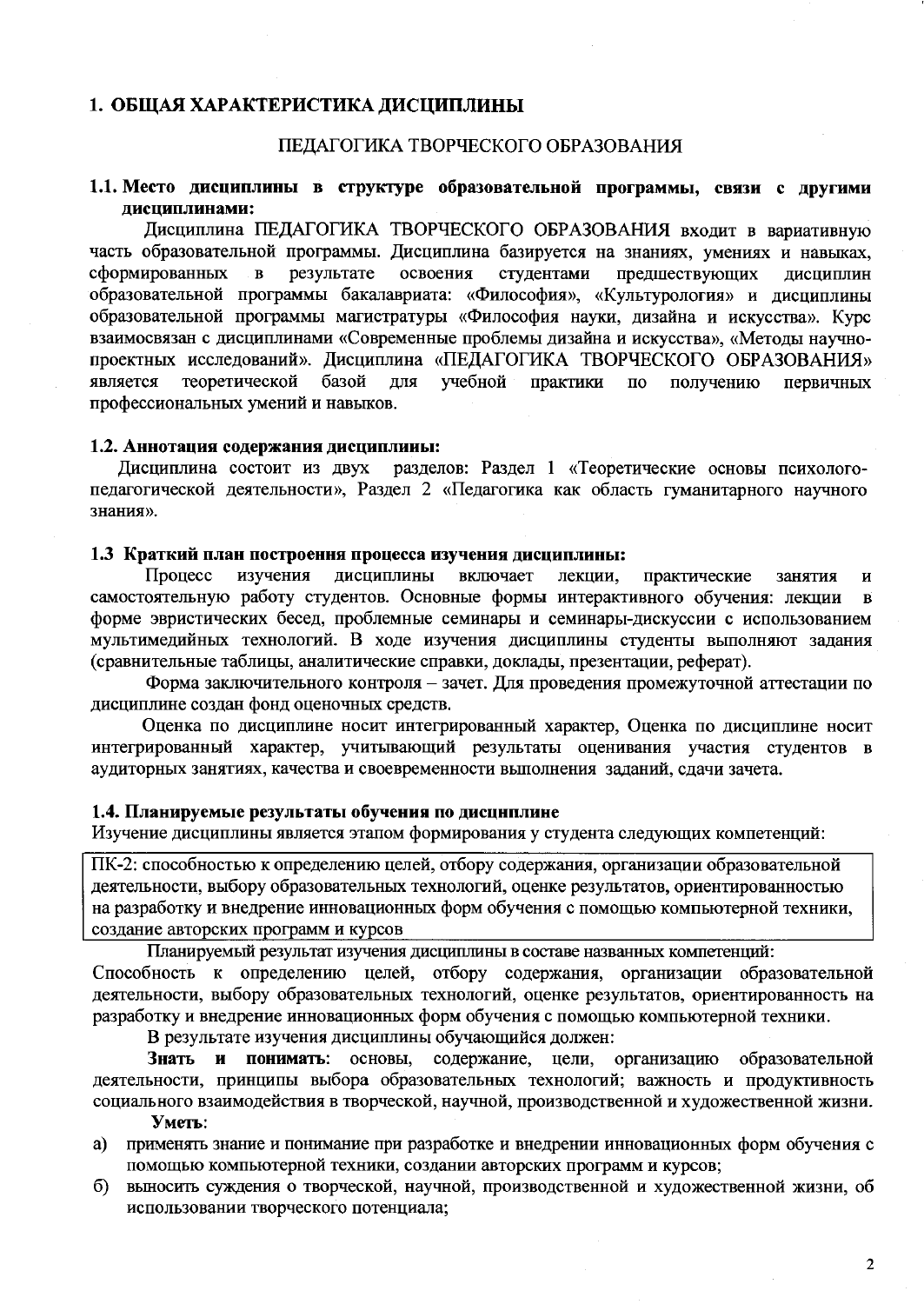в) комментировать данные и результаты, связанные с областью изучения коллегам и преподавателю.

Демонстрировать навыки и опыт деятельности с использованием полученных знаний и умений в процессе осуществления преподавательской деятельности в области дизайна, технологии и проектной работы, проявлять творческую инициативу, брать на себя всю полноту профессиональной ответственности.

#### 1.5. Объем дисциплины

|                  |                           |               |                                           | занятия     | Аудиторные                             |                             | Самостоятельная работа       |                          |                         |                                   |                           |                          |              |                                      |                                             |                                          |                                     |                                     |                                                   |
|------------------|---------------------------|---------------|-------------------------------------------|-------------|----------------------------------------|-----------------------------|------------------------------|--------------------------|-------------------------|-----------------------------------|---------------------------|--------------------------|--------------|--------------------------------------|---------------------------------------------|------------------------------------------|-------------------------------------|-------------------------------------|---------------------------------------------------|
| По Семестрам     | (3.e.)<br>Зачетных единиц | (4a)<br>Часов | $\overline{6}$ cezo<br>Аудиторные занятия | €<br>Лекции | занятия (ПЗ), Семинары<br>Практические | виды занятий (Др)<br>Другие | Самостоятельная работа всего | (KII)<br>Курсовой проект | (KP)<br>Курсовая работа | Расчетно-графическая работа (PГP) | работа (ГР)<br>рафическая | (PP)<br>Расчетная работа | ව<br>Реферат | $(\mathbb{H})$<br>работа<br>Домашняя | клаузура)<br>(эссе,<br>работа<br>Гворческая | работе<br>контрольной<br>×<br>Подготовка | зачету<br>экзамену,<br>Подготовка к | Другие виды самостоятельных занятий | Форма промежуточной аттестации по<br>дисциплине*. |
| $\overline{2}$   | $\overline{2}$            | 72            | 18                                        | 8           | 10                                     |                             | 54                           |                          |                         |                                   |                           |                          | 20           |                                      |                                             |                                          |                                     | 34                                  | <b>Зач</b>                                        |
| Ит<br><b>OLO</b> | $\overline{c}$            | 72            | 18                                        | 8           | 10                                     |                             | 54                           |                          |                         |                                   |                           |                          | 20           |                                      |                                             |                                          |                                     | 34                                  |                                                   |

\*Зачет с оценкой - ЗО, Зачет - Зач, Экзамен - Экз, Курсовые проекты - КП, Курсовые работы -**KP** 

## 2. СОДЕРЖАНИЕ ДИСЦИПЛИНЫ

| Код<br>раздела,<br>темы | Раздел, тема, содержание дисциплины*                                                                                                                                                                                                                                                                                                                                                                                                                                                                                                                                                                                                                                                                                                                                                  |
|-------------------------|---------------------------------------------------------------------------------------------------------------------------------------------------------------------------------------------------------------------------------------------------------------------------------------------------------------------------------------------------------------------------------------------------------------------------------------------------------------------------------------------------------------------------------------------------------------------------------------------------------------------------------------------------------------------------------------------------------------------------------------------------------------------------------------|
| <b>P.1</b>              | Теоретические основы психолого-педагогической деятельности                                                                                                                                                                                                                                                                                                                                                                                                                                                                                                                                                                                                                                                                                                                            |
| T.1                     | Факторы, определяющие психическое развитие Индивид, личность, субъект,<br>индивидуальность. Психика и организм. Психика, поведение и деятельность.<br>Основные функции психики. Развитие психики в процессе онтогенеза и филогенеза.<br>Мозг и психика. Структура психики. Соотношение сознания и бессознательного.<br>Структура сознания. Основные психические процессы. Познавательные процессы:<br>ощущение, восприятие, представление, воображение, внимание, мышление,<br>творчество. Мышление как психический процесс. Проблемы взаимосвязи двух<br>сложнейших психических процессов мышления и речи. Двигательная природа<br>мыслительных процессов в концепции Л.С. Выготского. Эмоции и чувства.<br>Психическая регуляция поведения и деятельности. Общение и речь. Основные |

3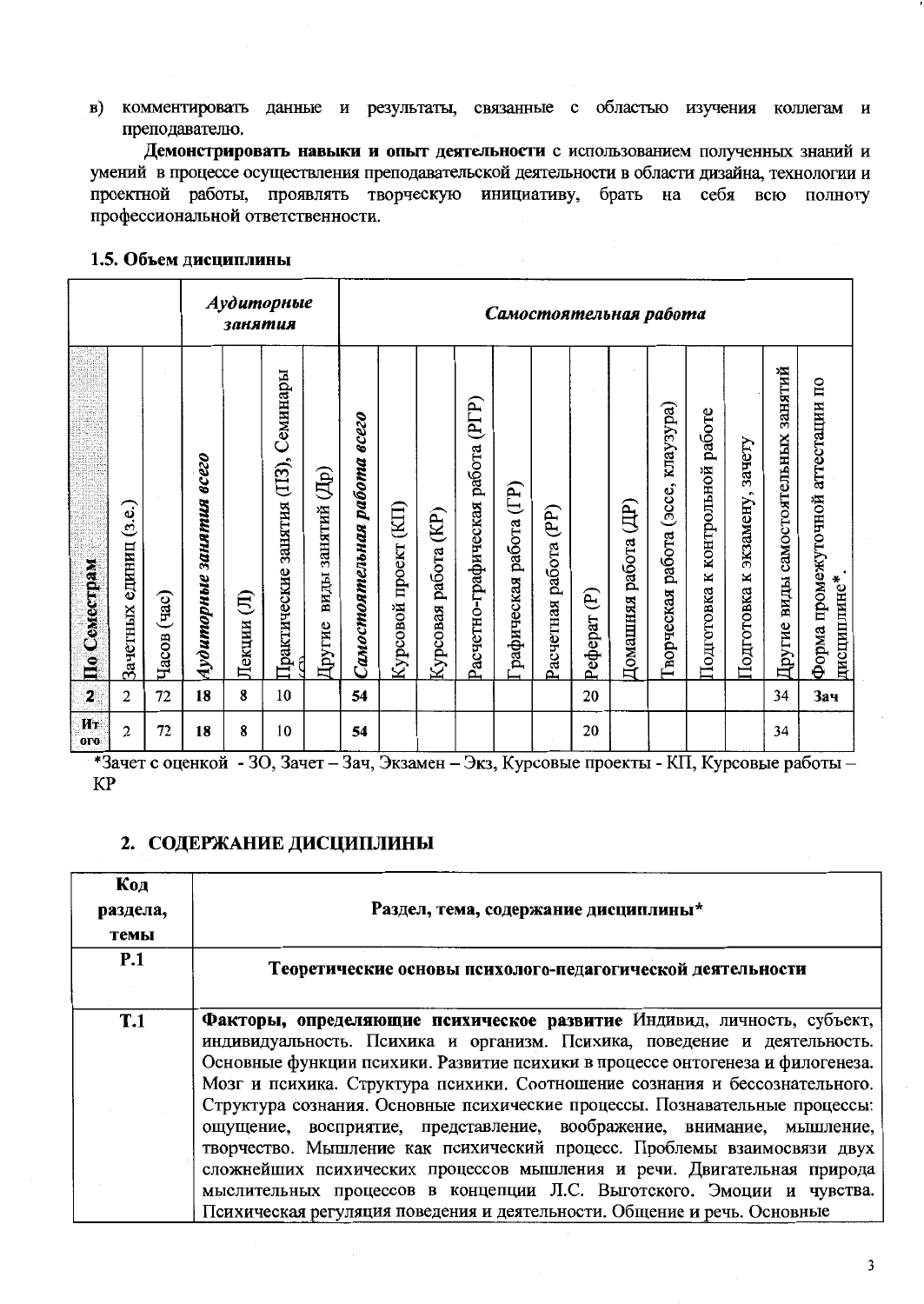|            | специфические свойства творческого мышления: получение нового результата;<br>наличие нового метода, способа действия; преодоление логического разрыва за счет<br>самостоятельная формулировка проблемы; наличие яркого<br>интуиции;<br>эмоционального переживания; наличие устойчивой длительной мотивации или<br>кратковременной, но сильной.                                                                                                                                                                                                                                                                                                                                                                                                                                                                                                                                                                                                                                                                                                                                                                                                                    |
|------------|-------------------------------------------------------------------------------------------------------------------------------------------------------------------------------------------------------------------------------------------------------------------------------------------------------------------------------------------------------------------------------------------------------------------------------------------------------------------------------------------------------------------------------------------------------------------------------------------------------------------------------------------------------------------------------------------------------------------------------------------------------------------------------------------------------------------------------------------------------------------------------------------------------------------------------------------------------------------------------------------------------------------------------------------------------------------------------------------------------------------------------------------------------------------|
| T.2        | Социальная среда н личность. Типология лнчности и личностный рост.<br>Основные критерии определения личности как научного понятия. Формирование и<br>развитие личности, социализация личности, периодизация развития личности,<br>типология неправильного воспитания, различия между социализацией детей и<br>взрослых, ресоциализация, жизненные кризисы, самосознание, социальная роль,<br>социальный<br>статус,<br>систематизация социальных<br>ролей,<br>ролевые<br>И<br>внутриличностные конфликты. Современные психологические теории личности.<br>Клинические<br>типологии личности. Психологическая<br>структура<br>личности:<br>способности, что понимают под одаренностью, понятие о темпераменте и его<br>физиологических основах, характер. Акцентуации характера. Психологический<br>рост. Качества творческой личности и творческие способности.                                                                                                                                                                                                                                                                                                    |
| <b>T.3</b> | Функции и структура общения. Межличностные отношения. Психология<br>малых групп, межгрупповые отношения и взаимодействия. Определение и<br>классификации малых групп. Социально-психологическая структура группы и её<br>характеристика. Коллектив как высшее проявление групповой деятельности.<br>Основные виды малых групп: «первичные и вторичные», «формальные и<br>неформальные», «группы членства и референтные группы». Основные типы<br>возможных коммуникативных процессов в малых группах. Характеристика<br>централизованных и децентрализованных типов коммуникаций. Психология<br>взаимоотношений и межличностного общения в группе. Динамические процессы<br>функционирования и развития малых групп. Определение понятия групповая<br>динамика. Проблема группового давления как психологический процесс<br>взаимоотношений в группе. Феномен конфликтности. Проблема групповой<br>сплоченности в контексте стратаметрической концепции групповой активности.<br>Процессы организации группы<br>через призму социально-психологических<br>феноменов лидерства и руководства. Проблема принятия группового решения как<br>психологический процесс. |
| P.2        | Педагогика как область гуманитарного научного знания                                                                                                                                                                                                                                                                                                                                                                                                                                                                                                                                                                                                                                                                                                                                                                                                                                                                                                                                                                                                                                                                                                              |
| T.4        | Методологические основы педагогики. Педагогика: объект, предмет, цели,<br>задачи, функции, методы педагогики. Система педагогических наук и<br>характеристика основных сфер педагогического знания. Важнейшие категории<br>педагогики: обучение, воспитание, образование, а также педагогическая<br>деятельность, педагогическое взаимодействие, педагогическая<br>технология,<br>педагогическая задача. Методы исследований, применяемые в педагогике.<br>Содержание понятия «дидактика». Основные дидактические<br>концепции.<br>Современные дидактические принципы средней и высшей школы. Законы и<br>закономерности обучения, их содержание. Педагогические средства и формы                                                                                                                                                                                                                                                                                                                                                                                                                                                                                 |
| T.5        | организации учебно-воспитательного процесса.<br>Образование, как социокультурный феномен. Образование как комплексный<br>феномен современного мира и общечеловеческая ценность. Определение понятия<br>образования через принцип «культуросообразности». Образование как комплексная<br>система и её основные компоненты. Характеристика и основные принципы<br>изучения образования как системы. Три основных измерительных масштаба<br>образовательной системы: социальный масштаб, ступени образования, профиль                                                                                                                                                                                                                                                                                                                                                                                                                                                                                                                                                                                                                                                |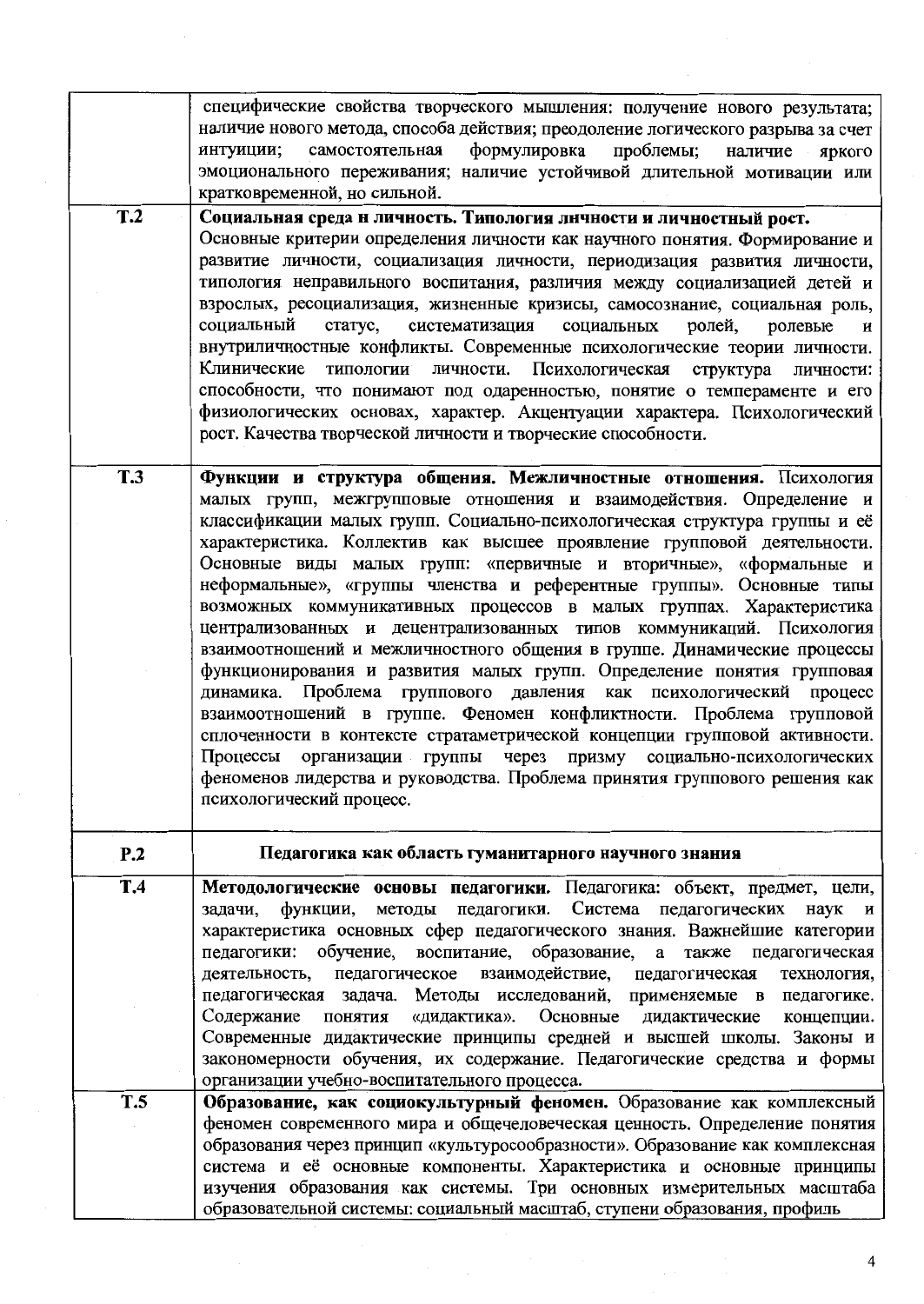образования. Образовательный процесс и его важнейшие характеристики. Образование как индивидуальный или коллективный результат. Образовательная система России. Цели, содержание, структура непрерывного образования, единство образования и самообразования. Современные образовательные стандарты. Основные функции классической модели университета. В.фон Гумбольдт и его классическая модель университета. Противоположная модель университетского образования и её автор Дж. Г. Ньюмен. Современная позиция К. Ясперса на модель университетского образования и её три важнейших принципа. Необходимость и назначение университета в современном мире. Три основных аспекта деятельности университета. Проблемы модернизации системы высшего образования в мире. Сущность и основные принципы организации системы высшего образования на условиях Болонского процесса. Проблемы присоединения российского высшего образования к Болонской системе. Методы, приемы, средства организации и управления педагогическим процессом. Семья как субъект педагогического взаимодействия и социокультурная среда воспитания и развития личности.

Педагогическое общение. Общая характеристика общения как психолого-T.6 педагогического процесса. Процесс межличностного общения и его значение для формирования системы языка и её индивидуальной реализации в речи конкретного индивида. Социальный смысл процесса общения. Структура общения и характеристика его основных компонентов. Коммуникативная функция процесса общения и его значение в формировании информационного обмена между общающимися индивидами. Перцептивная функция межличностного общения, определяющая процессы восприятия и взаимопонимания между партнерами по организации Интерактивная функция общения как процесс общению. взаимодействия между общающимися индивидами. Значение основных функций общения в педагогическом процессе. Стили педагогического управления. Эффективность общения в педагогическом процессе. Общая характеристика затрудненного общения. Конфликты в педагогическом общении и проблемы управления конфликтными ситуациями. Профессионально важные качества, необходимые педагогу для общения с аудиторией. Характеристика стилей общения: авторитарного, демократического, конформного.

- Принципы воспитания. Основные технократической T.7 идеи педагогики, гуманистической педагогики. Классификация методов и форм воспитания, направления воспитательной работы. Принципы и содержание семейного воспитания, основные типы неправильного воспитания в семье. Формы зависимого которые могут сформировать родители. Критерии поведения ребенка, эффективности воспитательных систем и диагностики воспитанности учащихся.
- Нормативная правовая база и структура профессионального образования в **T.8** Российской Федерации. Федеральный закон «Об образовании РФ». Структура профессионального образования. Федеральный государственный образовательный стандарт, его компоненты. Общие подходы к отбору содержания образования на основе государственного стандарта. Обязательный минимум содержания основных образовательных программ. Учебный план, модель учебного плана, типовой и рабочий учебные планы. Типовые и рабочие учебные программы. Роль личности педагога в формировании содержания обучения и реализации учебно-программной документации. Федеральные государственные образовательные стандарты 3-го и 4го поколения. Управление профессиональными образовательными учреждениями, менеджмент, педагогический менеджмент, общие принципы управления профессиональными образовательными учреждениями. Формы государственного контроля: государственная (итоговая) аттестация выпускников образовательных учреждений, реализующих программы основного общего и среднего (полного) общего, высшего образования; аттестации и аккредитации образовательных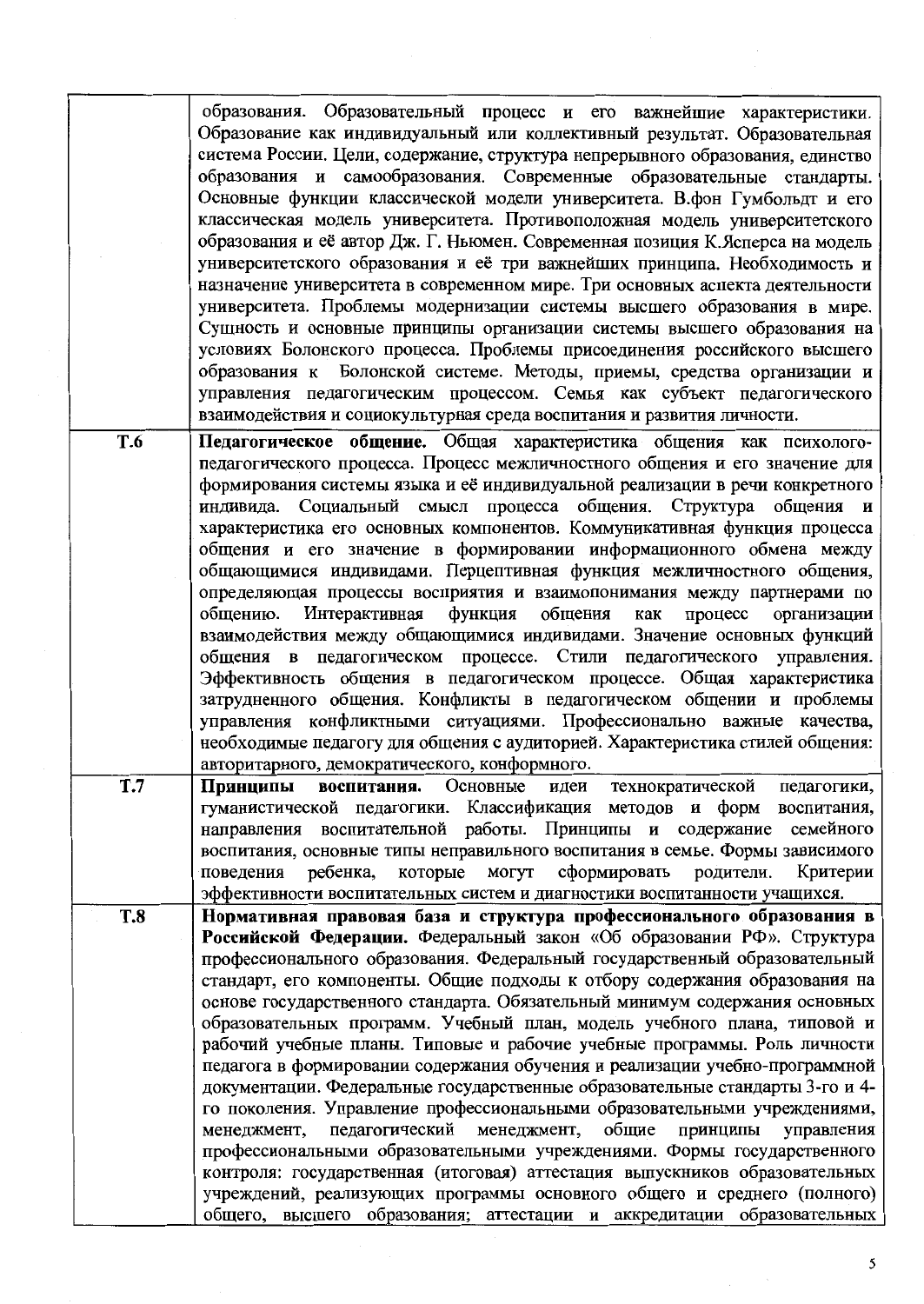учреждений, реализующих программы начального общего, основного общего и среднего (полного) общего образования.

# 3. РАСПРЕДЕЛЕНИЕ УЧЕБНОГО ВРЕМЕНИ

## 3.1 Распределение аудиторных занятий и самостоятельной работы по разделам дисциплины

|                |                    |                                                                                  | Аудиторные занятия<br>(час.) |              |                                |                             |                                                                                                                                                 |
|----------------|--------------------|----------------------------------------------------------------------------------|------------------------------|--------------|--------------------------------|-----------------------------|-------------------------------------------------------------------------------------------------------------------------------------------------|
| Семестр        | семестра<br>Неделя | Раздел дисциплины,<br>тема                                                       | <b>ВСЕГО</b>                 | Лекции       | Практ.<br>занятия,<br>семинары | Самост.<br>работа<br>(час.) | Оценочные средства                                                                                                                              |
|                |                    | РАЗДЕЛ 1. Теоретические<br>основы психолого-<br>педагогической деятельности      |                              |              |                                |                             |                                                                                                                                                 |
| $\overline{2}$ | $\mathbf{1}$       | Тема 1. Факторы,<br>определяющие психическое<br>развитие                         | 8                            | 1            | 1                              | 6                           | Задания к лекции<br>$N2$ 1:<br>составление<br>сравнительной<br>таблицы<br>Задания к<br>проблемному<br>семинару № 1:<br>аналитическая<br>справка |
| $\overline{2}$ | $\overline{2}$     | Тема 2. Социальная среда и<br>личность. Типология<br>личности и личностный рост. | 8                            | 1            | $\mathbf{1}$                   | 6                           | Задания к<br>семинару-<br>дискуссии № 2:<br>презентация                                                                                         |
| $\overline{2}$ | $\overline{3}$     | Тема 3. Функции и структура<br>общения. Межличностные<br>отношения.              | 8                            | 1            | $\mathbf{1}$                   | 6                           | кейс-задание к<br>семинару № 3                                                                                                                  |
|                |                    | РАЗДЕЛ 2. Педагогика как<br>область гуманитарного<br>научного знания             |                              |              |                                |                             |                                                                                                                                                 |
| $\mathbf{2}$   | $4 - 5$            | Тема 4. Методологические<br>основы педагогики.                                   | 12                           | 1            | $\overline{2}$                 | 9                           | Задания к лекции:<br>составление<br>сравнительной<br>таблицы<br>Задания к<br>проблемному<br>семинару № 4,5:<br>аналитическая<br>справка         |
| $\overline{2}$ | $5-6$              | Тема 5. Образование, как<br>социокультурный феномен.                             | 8                            | $\mathbf{1}$ | $\mathbf{1}$                   | 6                           | кейс-задание к<br>семинару № 6,                                                                                                                 |
| $\overline{2}$ | $6 - 7$            | Тема 6. Педагогическое<br>общение.                                               | 12                           | $\mathbf{1}$ | $\overline{2}$                 | 9                           | задание к семинару<br>$N2$ 7,8<br>защита<br>рефератов                                                                                           |
| $\overline{2}$ | 8                  | Тема 7. Принципы<br>воспитания.                                                  | 8                            | $\mathbf{1}$ | $\mathbf{1}$                   | 6                           | кейс-задание к<br>семинару № 9                                                                                                                  |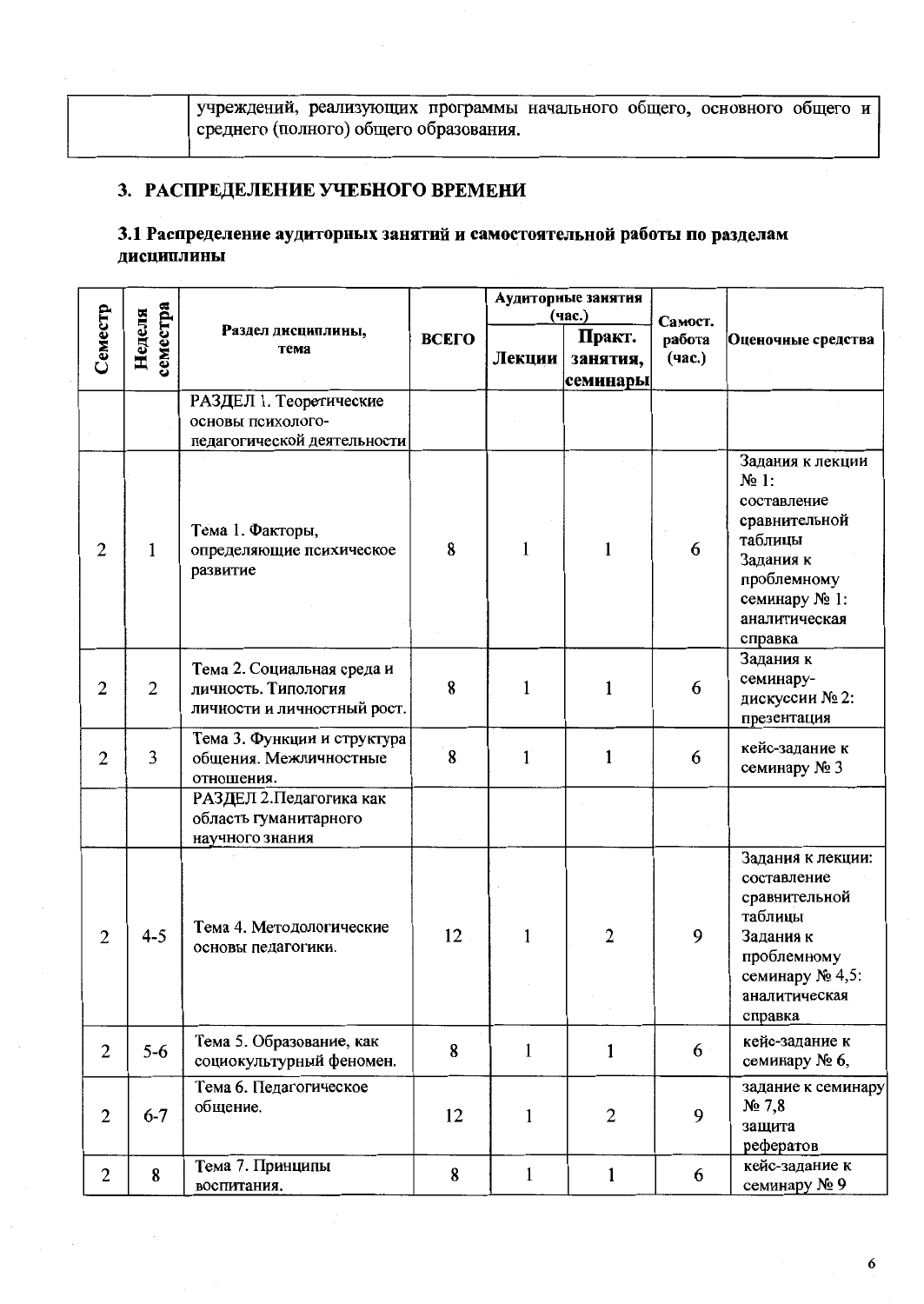|         | $c$ тра        |                                                                                                                   |       |        | Аудиторные занятия<br>(час.)   | Самост.          |                                 |  |
|---------|----------------|-------------------------------------------------------------------------------------------------------------------|-------|--------|--------------------------------|------------------|---------------------------------|--|
| Семестр | Геделя<br>семе | Раздел дисциплины,<br>тема                                                                                        | ВСЕГО | Лекции | Практ.<br>занятия,<br>семинары | работа<br>(час.) | Оценочные средства              |  |
| っ       | 9              | Тема № 8. Нормативная<br>правовая база и структура<br>профессионального<br>образования в Российской<br>Федерации. | 8     |        |                                | 6                | кейс-задание к<br>семинару № 10 |  |
|         |                | Итого:                                                                                                            | 72    | 8      | 10                             | 54               | зачет                           |  |

#### 3.2 Другие виды занятий

Не предусмотрено

#### 3.3 Мероприятия самостоятельной работы и текущего контроля

#### 3.3.1 Примерный перечень тем курсовых проектов (курсовых работ)

Не предусмотрено

### 3.3.2 Примерный перечень тем расчетно-графических работ

Не предусмотрено

### 3.3.3 Примерный перечень тем графических работ

Не предусмотрено

## 3.3.4 Примерный перечень тем расчетных работ (программных продуктов)

Не предусмотрено

#### 3.3.5 Примерный перечень тем рефератов (эссе, творческих работ)

Темы рефератов:

- 1) Дизайн-среда как метод, средство и технология реализации психолого-педагогических навыков студентов.
- 2) Специфика и общность педагогического и художественного воздействия.
- 3) Креативность как особый принцип образования.

### 3.3.6 Примерный перечень тем практических внеаудиторных (домашних) работ Не предусмотрено

3.3.7 Примерная тематика контрольных работ Не предусмотрено

#### 3.3.8 Примерная тематика клаузур

Не предусмотрено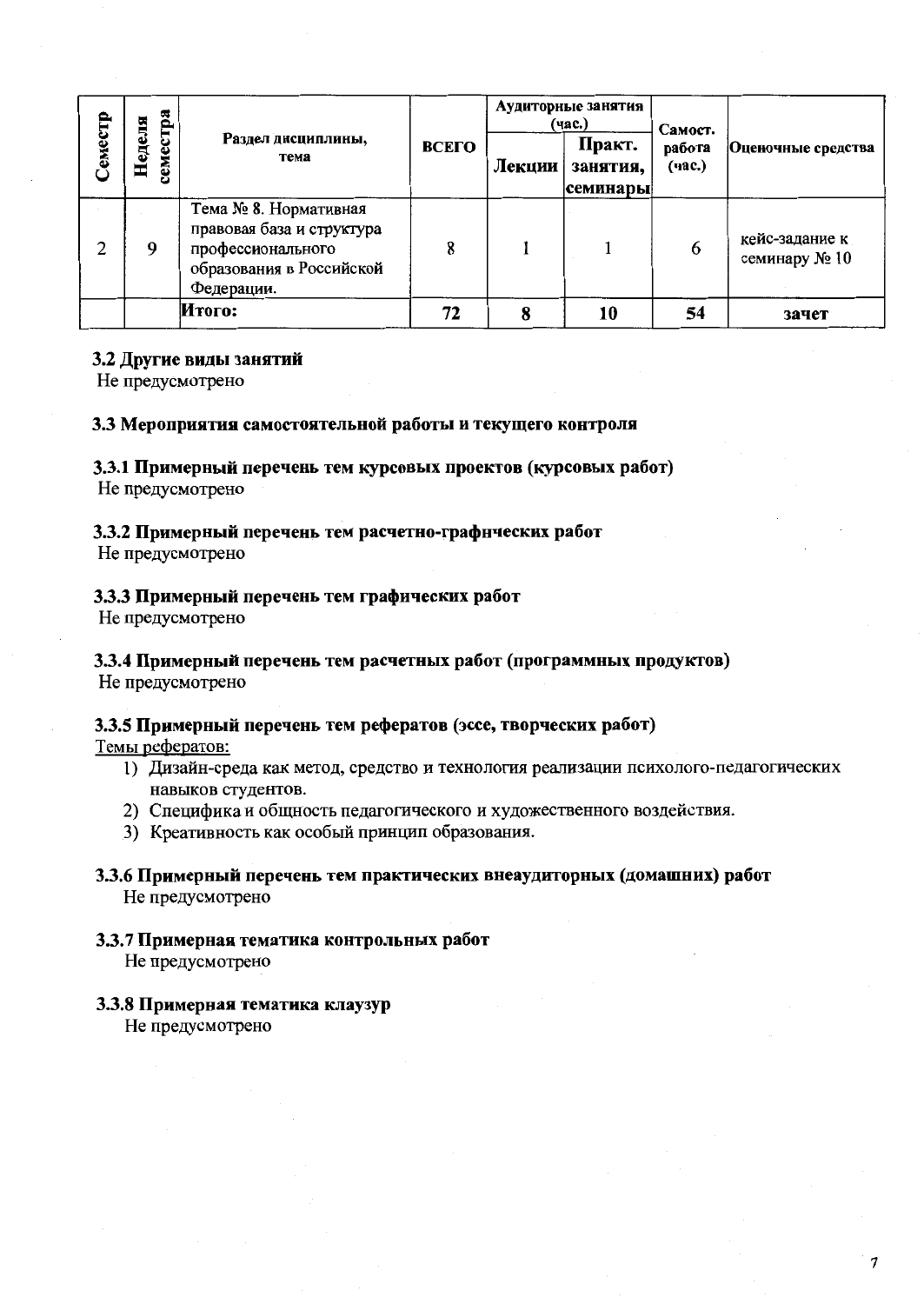## 4. ПРИМЕНЯЕМЫЕ ТЕХНОЛОГИИ ОБУЧЕНИЯ

|                                           |                              |            |                                   |           |                        | Активные методы обучения        |                                |           |                       |                          | Дистанционные технологии и                  |                                | электронное обучение                            |                                               |                               |
|-------------------------------------------|------------------------------|------------|-----------------------------------|-----------|------------------------|---------------------------------|--------------------------------|-----------|-----------------------|--------------------------|---------------------------------------------|--------------------------------|-------------------------------------------------|-----------------------------------------------|-------------------------------|
| Код<br>раздела,<br>темы<br>дисципли<br>ны | тестирование<br>Компьютерное | Кейс-метод | игра<br>ролевая<br>ИЛИ<br>Деловая | Портфолио | команде<br>m<br>Работа | Метод развивающей<br>кооперации | система<br>Балльно-рейтинговая | Дискуссия | семинар<br>Проблемный | курсы<br>Сетевые учебные | N<br>практикумы<br>гренажеры<br>Виртуальные | и видеоконференции<br>Вебинары | web-конференции<br>семинары<br>Асинхронные<br>И | разработка<br>Совместная работа и<br>контента | какие)<br>(указать,<br>Другие |
| P.1.<br>T.3,5,7,8                         |                              |            |                                   |           |                        |                                 |                                |           |                       |                          |                                             |                                |                                                 |                                               |                               |

## 5. УЧЕБНО-МЕТОДИЧЕСКОЕ И ИНФОРМАЦИОННОЕ ОБЕСПЕЧЕНИЕ **ДИСЦИПЛИНЫ**

### 5.1. Рекомендуемая литература

### 5.1.1. Основная литература

- 1) Педагогика творческого образования: учебник для высш. учеб. заведений / авт.-сост. Е.В. Штифанова, А.В. Киселёва, Н.С. Солопова - Екатеринбург: Архитектон, 2018. - 234 с.
- 2) Психология и педагогика: учеб. пособие / под ред. Э. В. Островского. М.: Вузовский учебник: ИНФРА-М, 2015. - 381 с. Гриф. URL: http://znanium.com/catalog.php?bookinfo=773390
- 3) Калошина, И.П. Психология творческой деятельности: учебное пособие / И.П. Калошина. - 3-е изд., доп. - М.: Юнити-Дана, 2015. - 671 с. URL: http://biblioclub.ru/index.php?page=book&id=118131

## 5.1.2. Дополнительная литература

1. Солопова, Н.С. Самостоятельная работа студентов в современном вузе: теория, проблемы, инновационные технологии: монография / Н.С. Солопова, А.В. Киселева. - Екатеринбург: Архитектон, 2016. - 185 с. - URL: http://biblioclub.ru/index.php?page=book&id=89669 2. Гуревич, П.С. Психология личности: учебное пособие / П.С. Гуревич. - М.: Юнити-Дана, 2015. - 559 c. URL: http://biblioclub.ru/index.php?page=book&id=118128

3. Трегубенко И.А. Психология и педагогика: учеб. пособие / И.А. Трегубенко - СПб.: Изд-во С.-Петерб. гос. акад. ин-та живописи, скульптуры и архитектуры им. И. Е. Репина, 2014. - 204 с. 4. Мандель, Б.Р. Педагогика высшей школы: история, проблематика, принципы : учебное пособие для обучающихся в магистратуре / Б.Р. Мандель. - Москва; Берлин: Директ-Медиа, 2017. - 619 с. [Электронный ресурс]. - URL: http://biblioclub.ru/index.php?page=book&id=450639

## 5.2. Учебно-методическое обеспечение для самостоятельной работы

Ветошкин В.И. Организация самостоятельной работы студентов. Уч.-мет. Пособие. / В.И. Ветошкин, Ю.В. Кондакова. - Екатеринбург: изд-во УралГАХА «Архитектон»,  $2009. - 87$  c.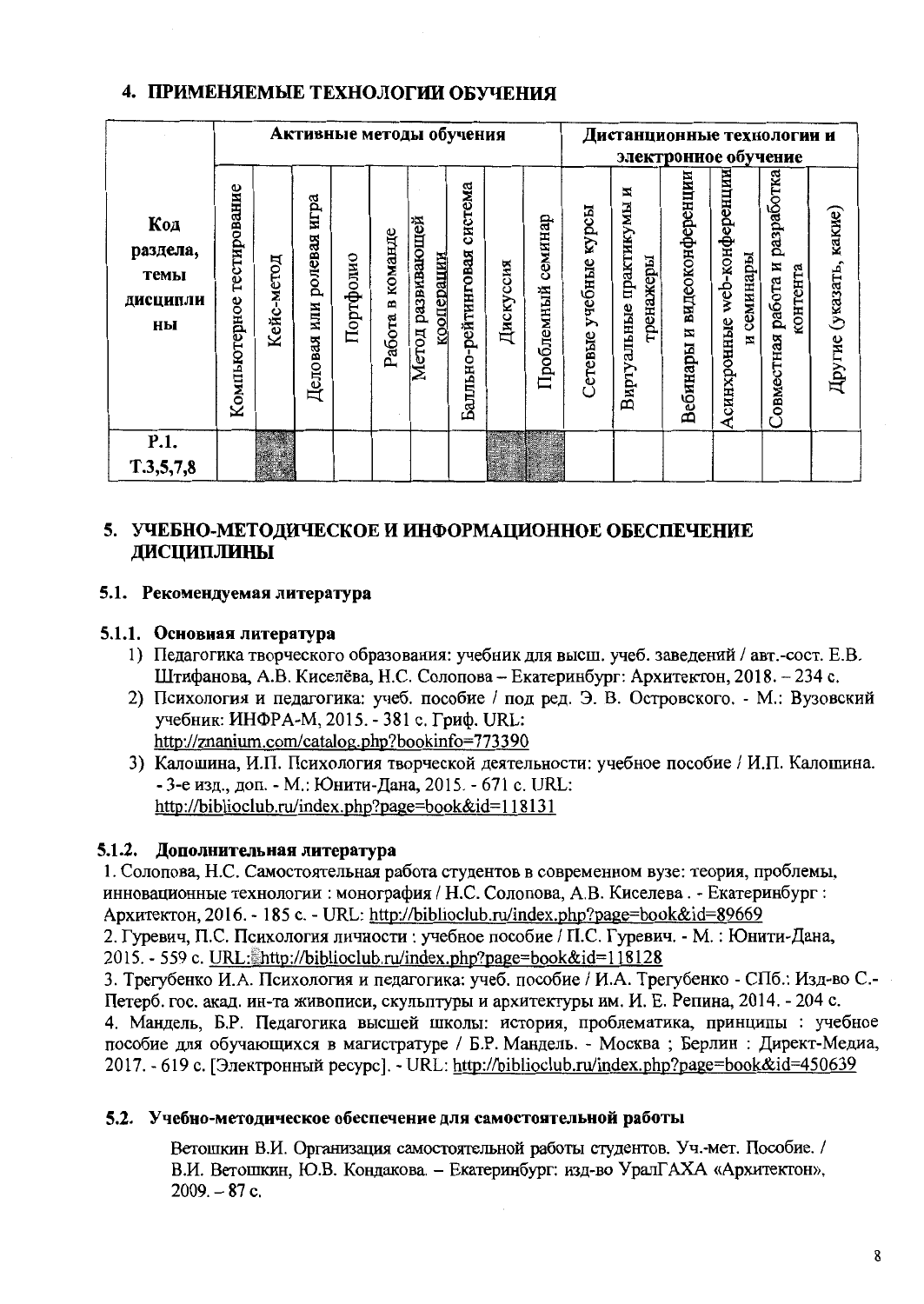$5.3$ Перечень информационных технологий, нспользуемых при осушествлении образовательного процесса по дисциплине, включая перечень программного обеспечения н информационных справочных систем

|  | 5.3.1 Перечень программного обеспечения |  |
|--|-----------------------------------------|--|
|  |                                         |  |

| Тип ПО                          | Название         | Источник               | Доступность для<br>студентов                                                                   |
|---------------------------------|------------------|------------------------|------------------------------------------------------------------------------------------------|
| Прикладное ПО/<br>Офисный пакет | Microsoft Office | Лицензионная программа | Доступно<br>в компьютерном<br>классе и в<br>аудиториях для<br>самостоятельной<br>работы УрГАХУ |

#### 5.3.2 Базы данных и ннформационные справочные системы

КонсультантПлюс: http://www.consultant.ru/

#### $5.4$ Электронные образовательные ресурсы

znanium.com biblioclub.ru

## 6. МЕТОДИЧЕСКИЕ УКАЗАНИЯ ДЛЯ ОБУЧАЮШИХСЯ ПО ОСВОЕНИЮ ЛИСЦИПЛИНЫ

Студент обязан:

- 1) знать:
	- график учебного процесса по дисциплине (календарный план аудиторных занятий и планграфик самостоятельной работы);
	- порядок формирования итоговой оценки по дисциплине; (преподаватель на первом занятии по дисциплине знакомит студентов с перечисленными организационно-методическими материалами);
- 2) посещать все виды аудиторных занятий (преподаватель контролирует посещение всех видов вести самостоятельную работу по дисциплине, используя литературу, занятий). рекомендованную в рабочей программе дисциплины и преподавателем (преподаватель передает список рекомендуемой литературы студентам);
- 3) готовиться и активно участвовать в аудиторных занятиях, используя рекомендованную литературу и методические материалы;
- 4) своевременно и качественно выполнять все виды аудиторных и самостоятельных работ, предусмотренных графиком учебного процесса по дисциплине (преподаватель ведет непрерывный мониторинг учебной деятельности студентов);
- 5) в случае возникновения задолженностей по текущим работам своевременно до окончания семестра устранить их, выполняя недостающие или исправляя не зачтенные работы, предусмотренные графиком учебного процесса (преподаватель на основе данных мониторинга учебной деятельности своевременно предупреждает студентов о возникших задолженностях и необходимости их устранения).

## 7. МАТЕРИАЛЬНО-ТЕХНИЧЕСКОЕ ОБЕСПЕЧЕНИЕ ДИСЦИПЛИНЫ

В качестве материально-технического обеспечения дисциплины используется традиционная оборудованная аудитория (классная доска, аудиторные столы и стулья), обеспечивающая чтение лекций и проведение практических занятий.

## 8. ФОНД ОЦЕНОЧНЫХ СРЕДСТВ ДЛЯ ПРОВЕДЕНИЯ ПРОМЕЖУТОЧНОЙ **АТТЕСТАЦИИ**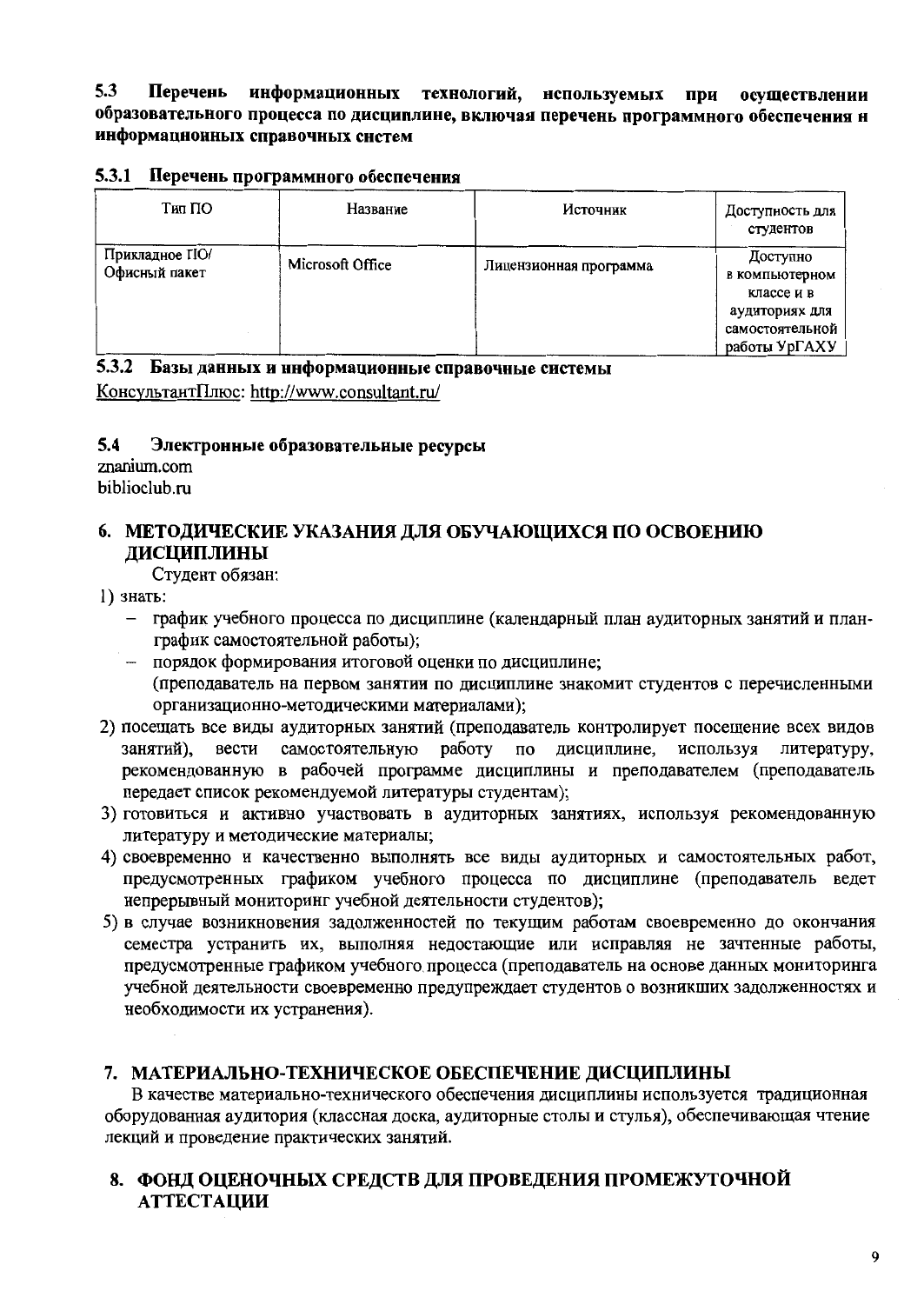Фонд оценочных средств предназначен для оценки:

- 1) соответствия фактически достигнутых каждым студентом результатов изучения дисциплины результатам, запланированным в формате дескрипторов «знать, уметь, иметь навыки» (п.1.4) и получения интегрированной оценки по дисциплине;
- $2)$  уровня формирования элементов компетенций, соответствующих этапу изучения лисциплины.

#### **КРИТЕРИИ**  $8.1.$ **ОЦЕНИВАНИЯ РЕЗУЛЬТАТОВ** КОНТРОЛЬНО-ОПЕНОЧНЫХ **МЕРОПРИЯТИЙ ТЕКУЩЕЙ** И ПРОМЕЖУТОЧНОЙ **АТТЕСТАЦИИ**  $\overline{10}$ ДИСЦИПЛИНЕ

8.1.1. Уровень формирования элементов компетенций, соответствующих этапу изучения дисциплины, оценивается с использованием следующих критериев и шкалы оценок\*:

| Критерии             | Шкала оценок                              |                     |  |
|----------------------|-------------------------------------------|---------------------|--|
| Оценка по дисциплине | Уровень освоения элементов<br>компетенций |                     |  |
| Отлично              |                                           | Высокий             |  |
| Хорошо               | Зачтено                                   | Повышенный          |  |
| Удовлетворительно    | Пороговый                                 |                     |  |
| Неудовлетворительно  | Не зачтено                                | Элементы не освоены |  |

\*) описание критериев см. Приложение 1.

8.1.2. Промежуточная аттестация по дисциплине представляет собой комплексную оценку, определяемую уровнем выполнения всех запланированных контрольно-оценочных мероприятий (КОМ). Используемый набор КОМ имеет следующую характеристику:

| No<br>$\Pi/\Pi$ | Форма КОМ                           | Состав КОМ                    |  |  |  |  |
|-----------------|-------------------------------------|-------------------------------|--|--|--|--|
|                 | Посещение аудиторных занятий        |                               |  |  |  |  |
| $\overline{2}$  | Выполнение заданий по темам занятий | лекция № 1 - 2 задание        |  |  |  |  |
|                 | (лекций)                            | лекция № 2 – 2 задание        |  |  |  |  |
| 3               | Участие в семинарских занятиях      | Задания к семинарам           |  |  |  |  |
|                 | семинарских занятиях:               | № 1 - 1 задание               |  |  |  |  |
|                 |                                     | № 2 - 1 задание               |  |  |  |  |
|                 |                                     | № 3 - 1 задание               |  |  |  |  |
|                 |                                     | №4,5 - 2 задания              |  |  |  |  |
|                 |                                     | № 6 - 1 задание               |  |  |  |  |
|                 |                                     | $Ne 7,8 - pe$ ферат-5 заданий |  |  |  |  |
|                 |                                     | № 9 - 1 задание               |  |  |  |  |
|                 |                                     | № 10 - 1 задание              |  |  |  |  |
| 4               | Зачет                               | 30 вопросов                   |  |  |  |  |

Характеристика состава заданий КОМ приведена в разделе 8.3.

8.1.3. Оценка знаний, умений и навыков, продемонстрированных студентами при выполнении отдельных контрольно-оценочных мероприятий и оценочных заданий, входящих в их состав, осуществляется с применением следующей шкалы оценок и критериев:

| Уровни оценки<br>достижений | Критерии<br>для определения уровня достижений | Шкала оценок |
|-----------------------------|-----------------------------------------------|--------------|
| студента (оценки)           | Выполненное оценочное задание:                |              |
| Высокий (В)                 | соответствует требованиям*, замечаний нет     | Отлично (5)  |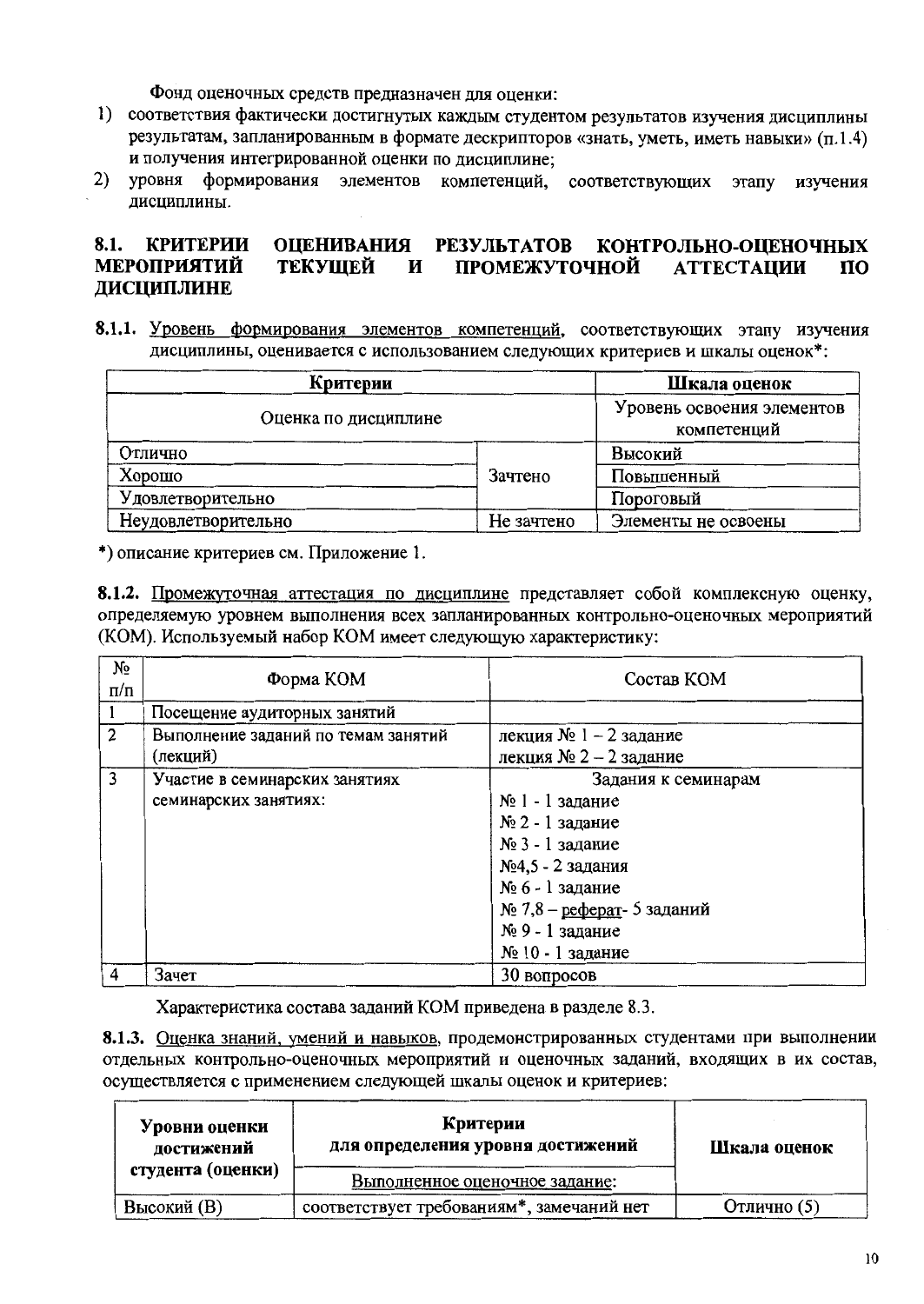| Уровни оценки<br>достиженнй<br>студента (оценки) | Критерии<br>для определения уровня достижений<br>Выполненное оценочное задание:                  | Шкала оценок              |  |
|--------------------------------------------------|--------------------------------------------------------------------------------------------------|---------------------------|--|
| Средний (С)                                      | соответствует требованиям*, имеются<br>замечания, которые не требуют<br>обязательного устранения | Хорошо $(4)$              |  |
| Пороговый (П)                                    | не в полной мере соответствует<br>требованиям*, есть замечания                                   | Удовлетворительно         |  |
| Недостаточный (Н)                                | не соответствует требованиям*, имеет<br>существенные ошибки, требующие<br>исправления            | Неудовлетворительно       |  |
| $Her$ результата $(O)$                           | не выполнено или отсутствует                                                                     | Оценка не<br>выставляется |  |

\*) Требования и уровень достижений студентов (соответствие требованиям) по каждому контрольно-оценочному мероприятию определяется с учетом критериев, приведенных в Приложении 1.

## 8.2. КРИТЕРИИ ОЦЕНИВАНИЯ РЕЗУЛЬТАТОВ ПРОМЕЖУТОЧНОЙ АТТЕСТАЦИИ ПРИ ИСПОЛЬЗОВАНИИ НЕЗАВИСИМОГО ТЕСТОВОГО КОНТРОЛЯ

При проведении независимого тестового контроля как формы промежуточной аттестации применяется методика оценивания результатов, предлагаемая разработчиками тестов.

## 8.3. ОЦЕНОЧНЫЕ СРЕДСТВА ДЛЯ ПРОВЕДЕНИЯ ТЕКУЩЕЙ И ПРОМЕЖУТОЧНОЙ **АТТЕСТАЦИИ**

## 8.3.1. Перечень заданий для аудиторных занятий (лекций):

Лекция № 1. Тема 1. Факторы, определяющие психическое развитие (составление сравнительной таблицы):

1. сопоставить направления в психологии

2. дать краткую характеристику выделенного направления.

| N٥ | направление | характеристика | персоналии и   |
|----|-------------|----------------|----------------|
|    |             |                | основные труды |
|    |             |                |                |
| ∠  |             |                |                |

Лекция № 4. Тема 4. Методологические основы педагогики (составление сравнительной таблицы):

1. Дать краткую характеристику современных педагогических методов.

2. Заполнить соответствующие колонки.

| N٥       | педагогический метод | характеристика | практическая<br>значимость |
|----------|----------------------|----------------|----------------------------|
|          |                      |                |                            |
| <u>.</u> |                      |                |                            |

## 1.3.2. Перечень заданий для семинарских занятий:

Семинар № 1 Факторы, определяющие психическое развитие (составление аналитической справки):

На основе сравнительной таблицы «Характеристика современных направлений в психологии»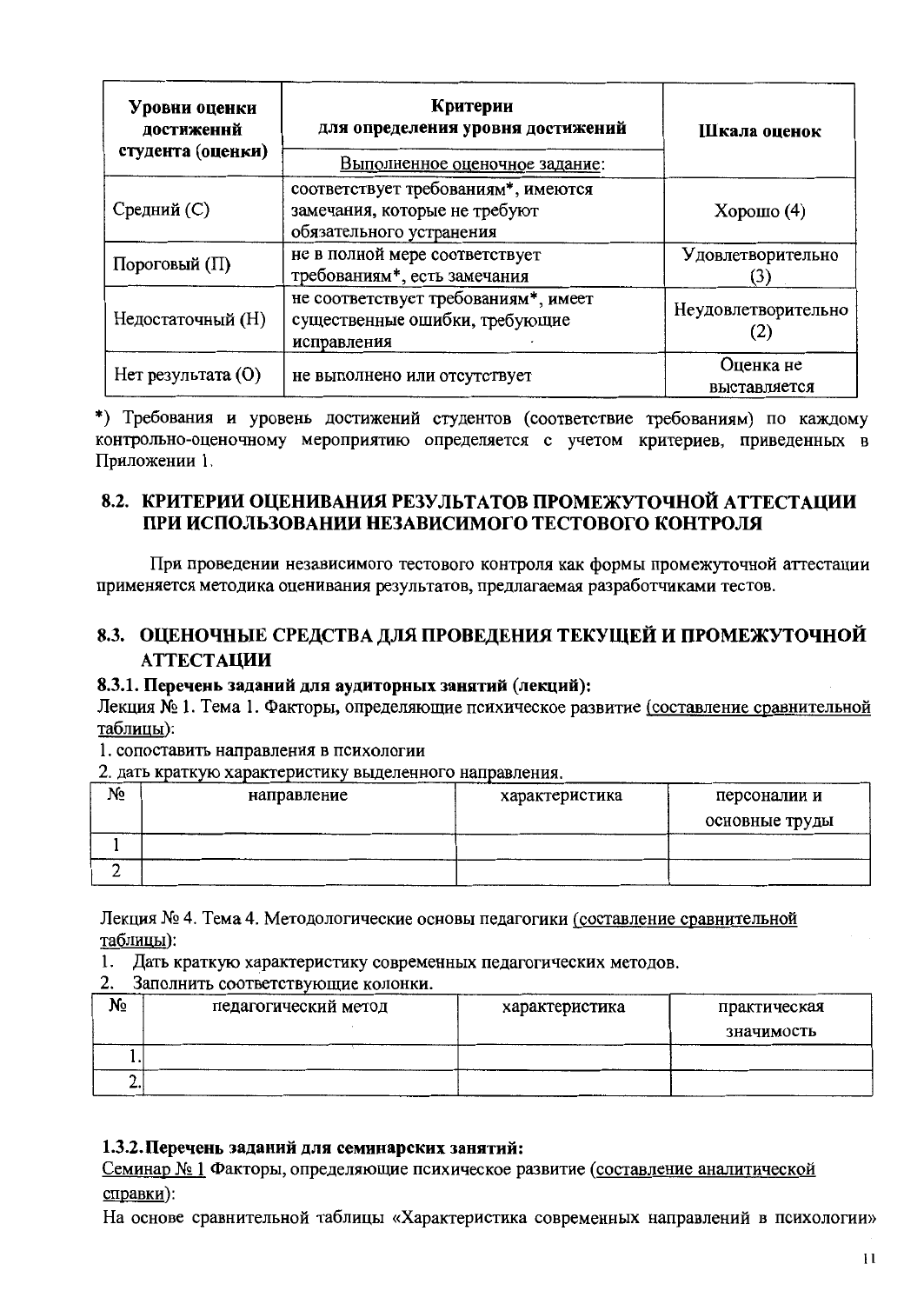выделить и описать актуальные направления для педагогической деятельности. определив цели, отобрав содержание для организации образовательной деятельности.

Семинар № 2. Тема 2. Социальная среда и личность. Типология личности и личностный рост (семинар-дискуссия).

Занятие проводится в виде дискуссии с представлением презентаций Power Point. Тема - «Темперамент и характер: значение в учебной деятельности». Залание:

1) отобразить в презентации основные подходы к изучению свойств темперамента и специфики характера.

Семинар № 3. Тема 3. Функции и структура общения. Межличностные отношения (кейс метод). «Кейс-стади» в форме дискуссионного обсуждения по заданной проблематике - раскрыть проблему групповой сплоченности в контексте стратаметрической концепции групповой активности.

Семинары № 4, 5. Тема 4. Методологические основы педагогики (составление аналитической справки):

- $1. Ha$ научно-методической литературы основе выделить основные метолы И образовательные технологии в современной педагогике, с ориентированностью на разработку и внедрение инновационных форм обучения в дальнейшей профессиональной леятельности.
- 2. Описать практическую значимость актуальных методов для создания авторских программ и курсов.

Семинар № 6. Тема 5. Образование, как социокультурный феномен (кейс метод).

«Кейс-стади» в форме дискуссионного обсуждения по заданной проблематике - раскрыть проблемы модернизации системы высшего образования в мире.

Семинар № 7,8. Тема 6. Педагогическое общение. Защита рефератов. Устное выступление (5 мин). Ответы на вопросы.

Задания для реферата:

1) Работу над рефератом рекомендуется начать с составления рабочего плана, который имеет произвольную форму. В процессе подготовки реферата необходимо максимально полно ознакомиться с литературой и источниками и составить библиографию. При использовании фактического материала обязательна ссылка на источник.

2) Законченный реферат включает в себя введение, основную часть и заключение. Введение должно содержать обоснование актуальности темы исследования, постановку цели и задач работы, краткую характеристику использованных источников информации. Цель формулируется в виде общего.

3) Основное содержание реферата излагается в нескольких главах, каждая из которых раскрывает один из выделенных аспектов темы.

4) В заключении подводятся итоги авторского изучения темы, отражается решение задач, поставленных во введении и достижение цели исследования.

5) После заключения следует список использованных источников и литературы, а затем, по необходимости - приложение. В приложение могут быть включены документы, иллюстрации, рисунки, таблицы, графики и т.д., которые должны иметь название и порядковый номер.

Семинар № 9. Тема 7. Принципы воспитания (кейс метод).

«Кейс-стали» в форме дискуссионного обсуждения по заданной проблематике - раскрыть проблему содержания принципов воспитания в учебном процессе и семейного воспитания, основные типы неправильного воспитания в семье и в образовательных учреждениях.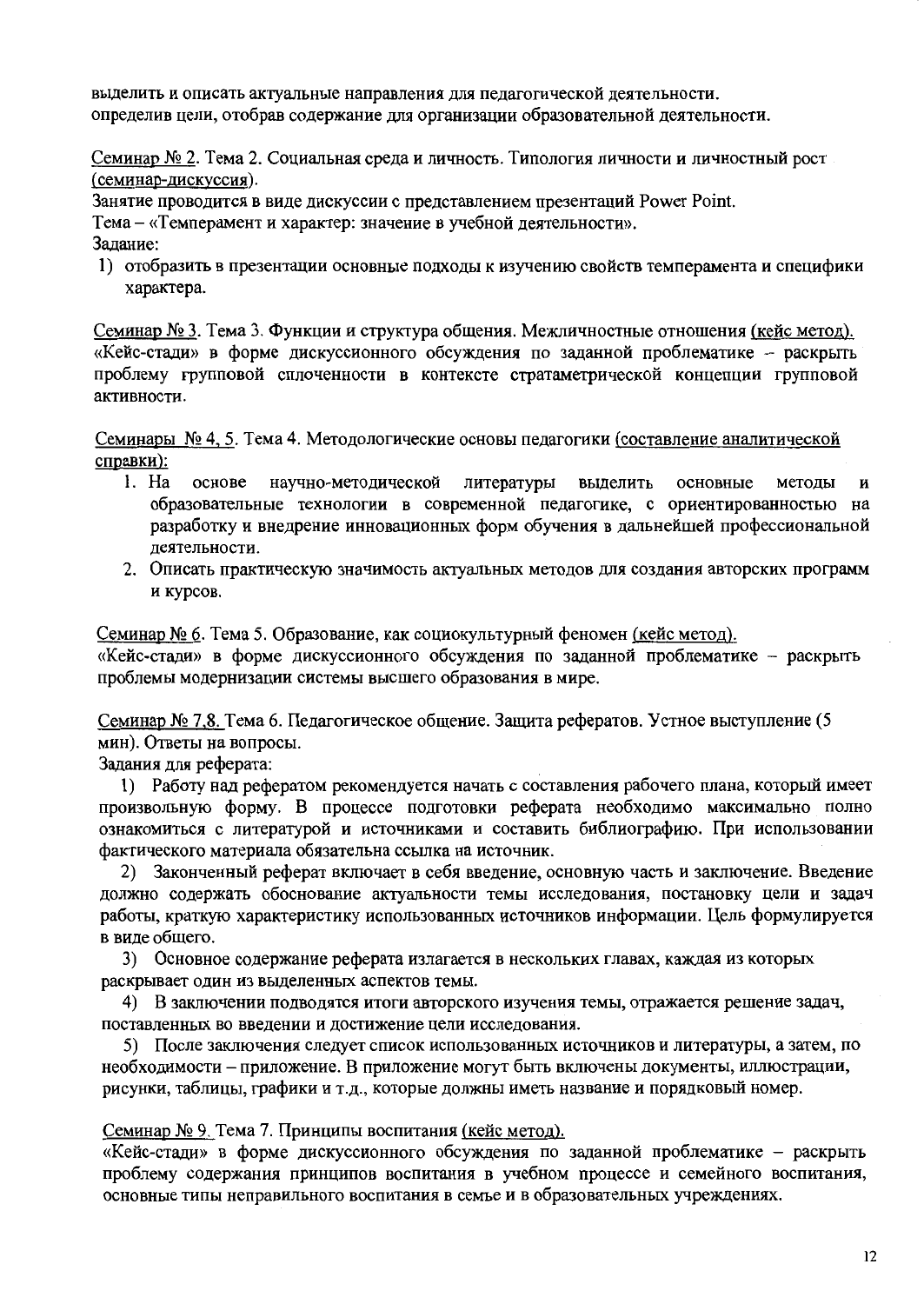Семинар № 10. Тема № 8. Нормативная правовая база и структура профессионального образования в Российской Федерации (кейс метод).

«Кейс-стади» в форме дискуссионного обсуждения по заданной проблематике - раскрыть проблему роли личности педагога в формировании содержания обучения и реализации учебнопрограммной документации.

#### 8.3.3. Перечень вопросов к зачету:

- 1. Педагогика как наука.
- 2. Методы исследования в педагогике.
- 3. Образование и образовательные системы.
- 4. Теории обучения.
- 5. Концепция развития и обучения Л.С. Выготского.
- 6. Уровни и формы научения.
- 7. Стратегия проблематизации и рефлексии.
- 8. Направления современного обучения.
- 9. Педагогическое проектирование и педагогические технологии.
- 10. Основные принципы и закономерности обучения и развития человека.
- 11. Деятельностный подход в образовательной системе.
- 12. Личностно-ориентированный подход в образовательной системе.
- 13. Личностно-деятельностный подход как основа организации образовательного процесса.
- 14. Индивидуально ориентированный подход в образовательной системе.
- 15. Духовно ориентированный подход в образовательной системе.
- 16. Структура учебной деятельности.
- 17. Педагогическая деятельность, ее понятие и сущность.
- 18. Педагогическая деятельность. Соотношение и взаимосвязь компонентов деятельности между собой.
- 19. Образование и развитие человека на различных этапах онтогенеза.
- 20. Характеристика и сравнительные особенности уровней развития человека в процессе обучения и воспитания.
- 21. Психологический анализ развивающих функций традиционной и инновационной стратегий организации образования.
- 22. Соотношение обучения развития.
- 23. Обучающие методы и их психологический анализ.
- 24. Средства и методы воспитания.
- 25. Институты воспитания.
- 26. Теории воспитания.
- 27. Общение и воспитание.
- 28. Семья и воспитание личности.
- 29. Нравственное развитие, уровни нравственности.
- 30. Причины нарушения социализации личности.

#### Критерии зачетной оценки:

#### «Зачтено»

систематизированные, глубокие и полные знания по всем разделам дисциплины, а также по основным вопросам, выходящим за пределы учебной программы;

точное использование научной терминологии систематически грамотное и логически правильное изложение ответа на вопросы;

безупречное владение инструментарием учебной дисциплины, умение его эффективно использовать в постановке научных и практических задач;

выраженная способность самостоятельно и творчески решать сложные проблемы и нестандартные ситуации;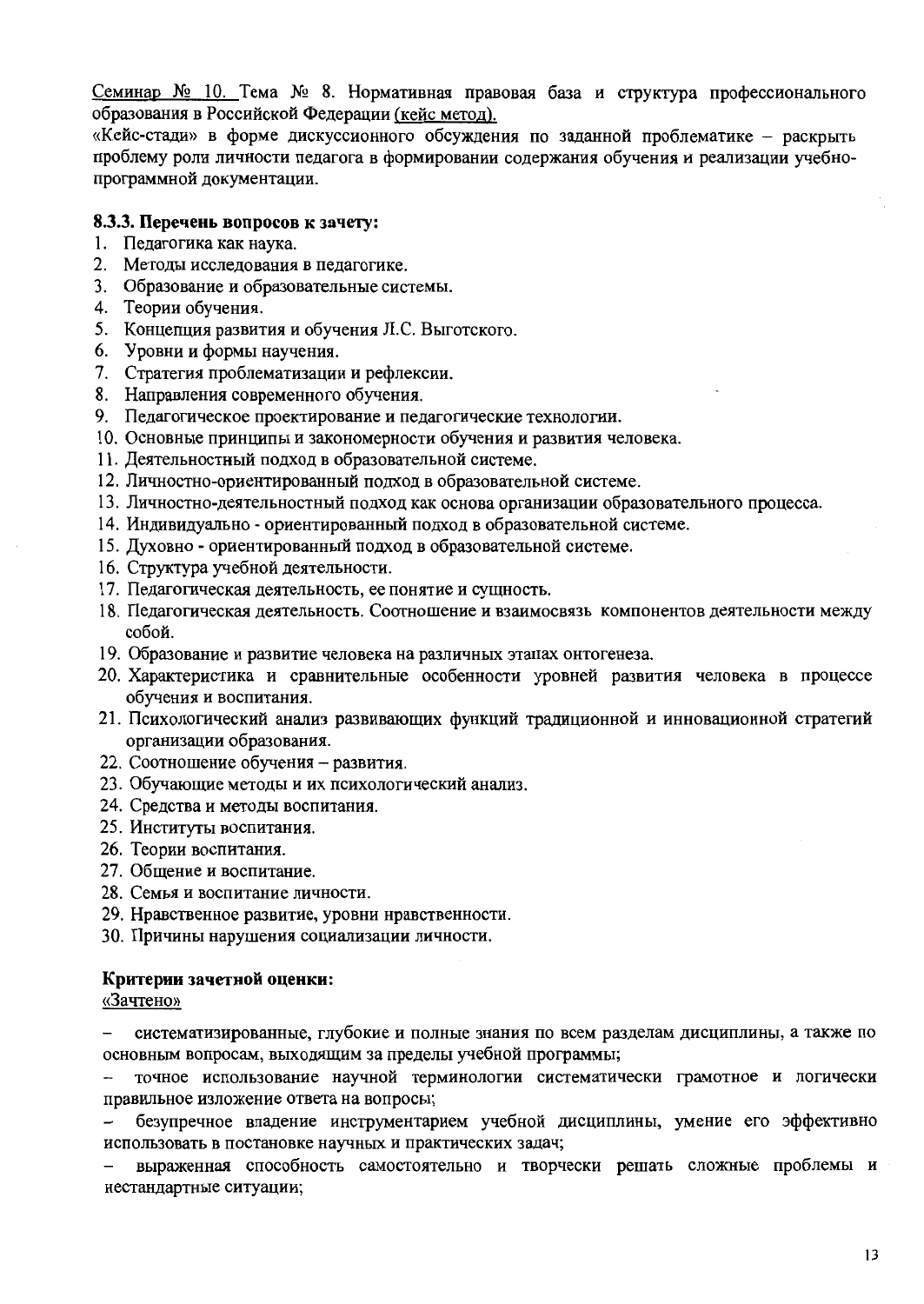полное и глубокое усвоение основной и дополнительной литературы, рекомендованной  $\,$ учебной программой по дисциплине;

умение ориентироваться в теориях, концепциях и направлениях дисциплины и давать им критическую оценку, используя научные достижения других дисциплин;

творческая самостоятельная работа на практических/семинарских занятиях, активное участие в групповых обсуждениях, высокий уровень культуры исполнения заданий;

высокий уровень сформированности заявленных в рабочей программе компетенций. «Не зачтено»

- фрагментарные знания по дисциплине;  $\overline{\phantom{a}}$
- отказ от ответа (выполнения письменной работы);
- знание отдельных источников, рекомендованных учебной программой по дисциплине;  $\overline{a}$
- неумение использовать научную терминологию;  $\rightarrow$
- наличие грубых ошибок;
- низкий уровень культуры исполнения заданий;  $\equiv$
- низкий уровень сформированности заявленных в рабочей программе компетенций.  $\frac{1}{2}$

| Рабочая программа дисциплины составлена авторами:     |                                     |                |                |               |
|-------------------------------------------------------|-------------------------------------|----------------|----------------|---------------|
| Кафедра                                               | Ученая<br>степень, ученое<br>звание | Должность      | ФИО            | Подпись       |
| Кафедра<br>социальных и<br>гуманитарных<br>наук       | к.ф.н.                              | доцент         | Е. В.Штифанова | Sullmudpano2, |
| Рабочая программа дисциплины согласована              |                                     |                |                |               |
| Заведующий кафедрой социальных и<br>гуманитарных наук |                                     | В.И. Ветошкин  |                |               |
| Директор библиотеки УрГАХУ                            |                                     | Н.В. Нохрина   |                |               |
| Декан ФОЗО                                            |                                     | И.В. Сагарадзе |                |               |